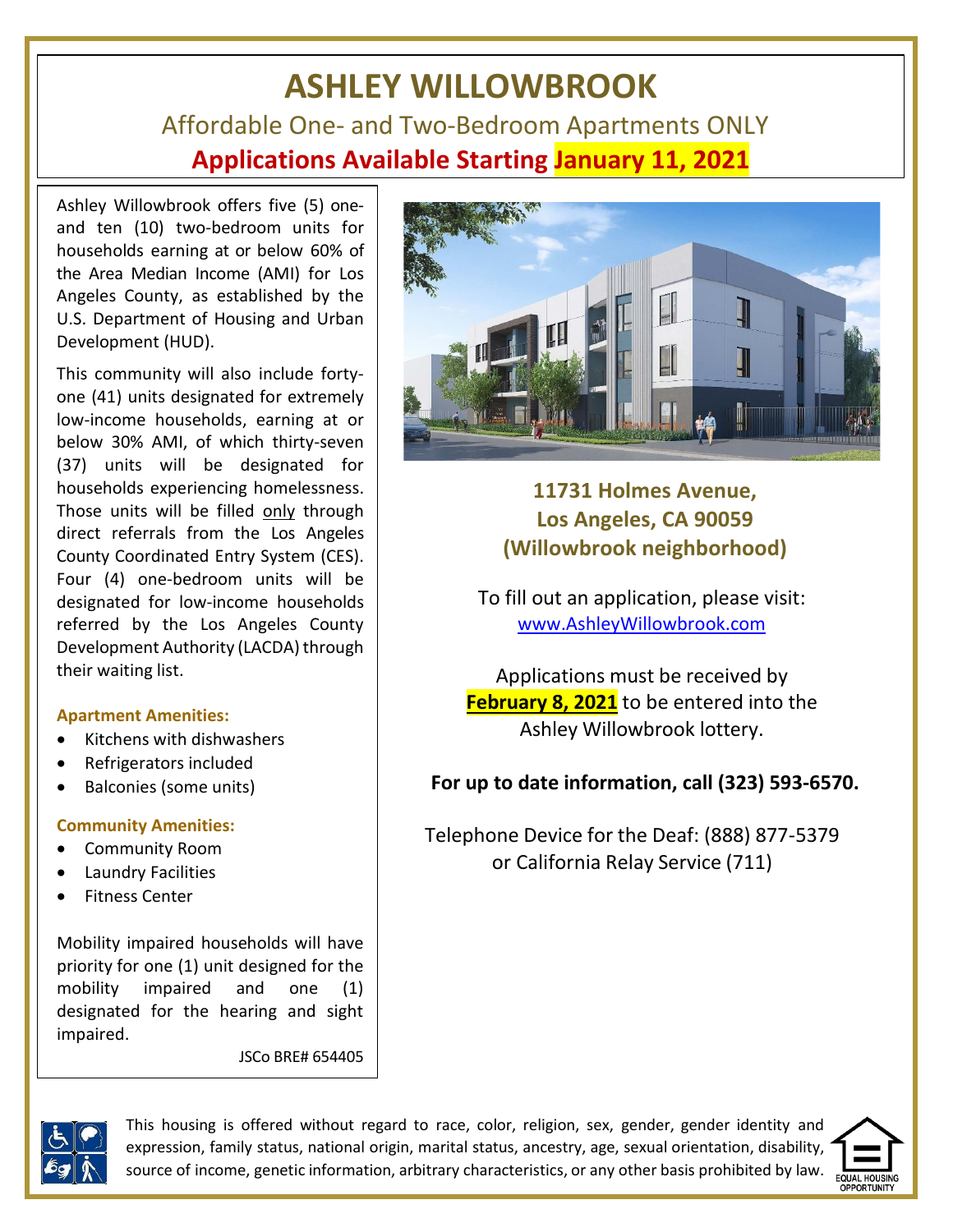

| <b>Unit Size</b> | <b>Household</b><br><b>Size</b> | <b>Rent Limit *</b><br><b>40% AMI</b><br><b>Household</b> | <b>Rent Limit *</b><br><b>50% AMI</b><br><b>Household</b> | <b>Rent Limit *</b><br><b>60% AMI</b><br>Household |
|------------------|---------------------------------|-----------------------------------------------------------|-----------------------------------------------------------|----------------------------------------------------|
|                  | One-Bedroom   1 to 3 persons    |                                                           |                                                           | \$1,213                                            |
|                  | Two-Bedroom   2 to 5 persons    | \$946                                                     | \$1,199                                                   | \$1,453                                            |

|                                                                                 | Maximum Gross Annual Income * (effective 04/01/2020) |                   |                   |  |
|---------------------------------------------------------------------------------|------------------------------------------------------|-------------------|-------------------|--|
| <b>Household Size</b>                                                           | 40% AMI Household                                    | 50% AMI Household | 60% AMI Household |  |
| 1 Person                                                                        |                                                      |                   | \$47,340          |  |
| 2 Persons                                                                       | \$36,040                                             | \$45,050          | \$54,060          |  |
| 3 Persons                                                                       | \$40,560                                             | \$50,700          | \$60,840          |  |
| 4 Persons                                                                       | \$45,040                                             | \$56,300          | \$67,560          |  |
| 5 Persons                                                                       | \$48,680                                             | \$60,850          | \$73,020          |  |
| 6 Persons                                                                       | \$52,280                                             | \$65,350          | \$78,420          |  |
| 7 Persons                                                                       | \$55,880                                             | \$69,850          | \$83,820          |  |
| Minimum monthly income is 1.5 x rent. *Income and Rent Limits Subject to Change |                                                      |                   |                   |  |

| <b>Available Units</b> | <b>40% AMI</b><br>Household | <b>50% AMI</b><br><b>Household</b> | <b>60% AMI</b><br>Household |
|------------------------|-----------------------------|------------------------------------|-----------------------------|
| One-Bedroom            |                             |                                    | 5 units                     |
| Two-Bedroom            | 3 units                     | 1 unit                             | 10 units                    |



All applicants must meet certain underwriting guidelines. This project is subject to the requirements of several funding sources, which have made it feasible. The above information requirements or several ranking sources, millen is subject to change if  $\frac{1}{\text{FQUAL HOUSING}}$ <br>reflects these requirements to the best of management knowledge but is subject to change if  $\frac{1}{\text{FQUAL HOUSING}}$ required for compliance with law or regulation.

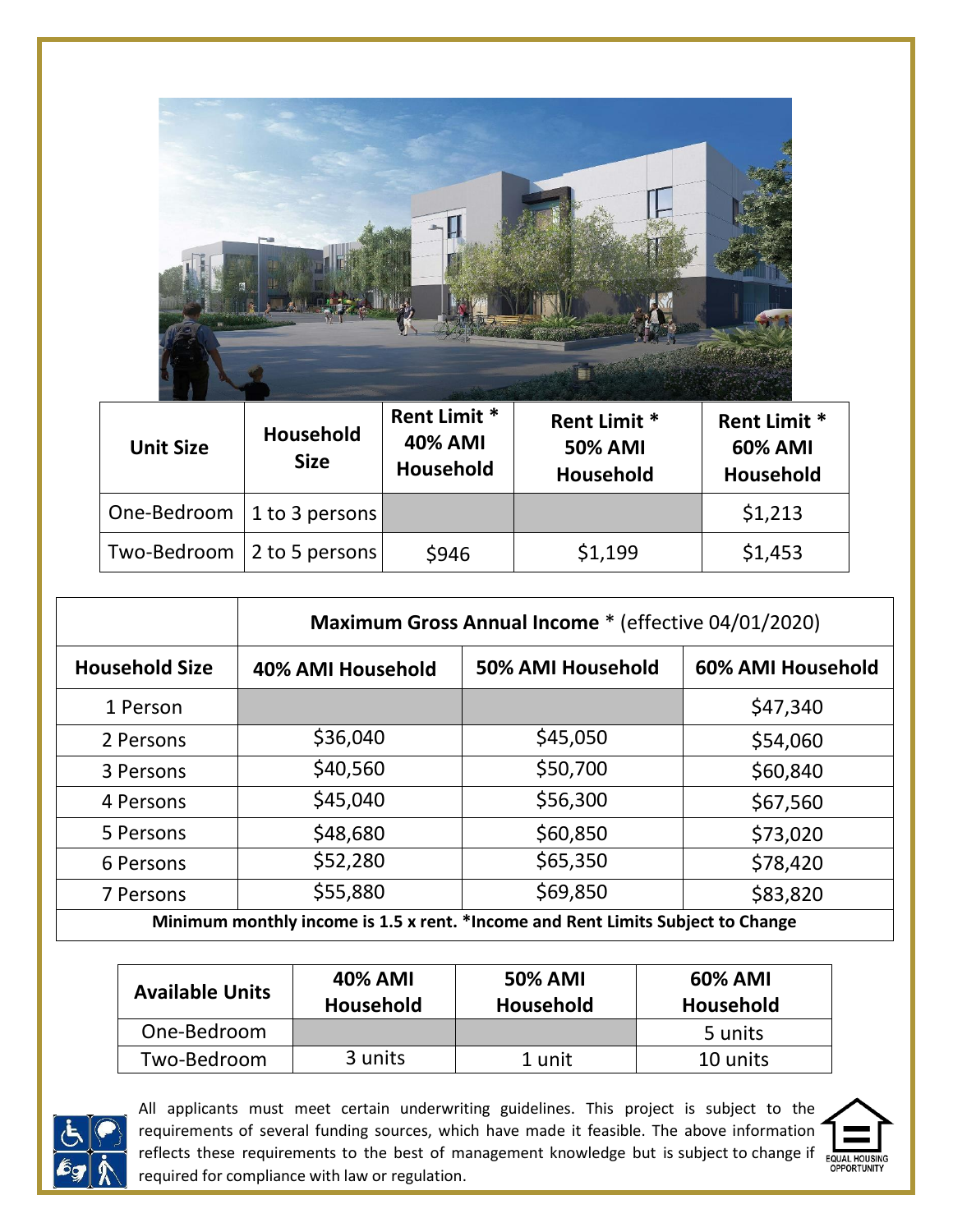## **ASHLEY WILLOWBROOK**

#### **Supportive housing units designated for low-income households experiencing homelessness**

Ashley Willowbrook announces the Spring 2021 opening of a new apartment community in the Unincorporated Willowbrook!



**Case Managers/Homeless Providers/Applicants** – Ashley Willowbrook is a 61-unit affordable housing community located at 11731 Holmes Avenue, Los Angeles, California, 90059. This project will consist of fourteen (14) general affordable units, four (4) Project Based Voucher referred by the Los Angeles County Development Authority (LACDA) through their waiting list and thirty-seven (37) supportive housing units of which twentyseven will be designated for Transitioned Aged Youth (TAY) and ten (10) will be designated homeless households. All supportive housing units designated for extremely low-income households experiencing homelessness referred through the Coordinated Entry System. One (1) one manager's unit will be designated as the Manager's Unit.

**All Supportive Housing units will be referrals through the Coordinated Entry System (CES),** and are restricted to households earning at or below 30% of the Area Median Income (AMI), as indicated below. There is no minimum income requirement for these units. Households will pay no more than 20%-30% of their adjusted monthly income in rent, depending on unit type.

Mobility/hearing/sight impaired households will have priority for six (6) unit designed for the mobility impaired and three (3) units designed for the hearing/sight impaired.

## **UNIT MIX INCLUDING RENTS & INCOME RESTRICTIONS:**

#### **PBV Unit Requirements (TAY Referrals) 27 units**

| <b>Bdrm</b><br><b>Size</b> | <b>Number</b><br>of Units | <b>Most</b><br>restrictive<br><b>AMI</b> | <b>Homeless</b> | Chronically<br><b>Homeless</b> |
|----------------------------|---------------------------|------------------------------------------|-----------------|--------------------------------|
| <b>Studio</b>              | 20                        | 20%                                      |                 | Yes                            |
| <b>Studio</b>              |                           | 20%                                      | Yes             |                                |

#### **PBV Unit Requirements (Homeless Referrals) 10 units**

| <b>Bdrm</b><br><b>Size</b> | <b>Number</b><br>of Units | <b>Most</b><br>restrictive<br><b>AMI</b> | <b>Homeless</b> |
|----------------------------|---------------------------|------------------------------------------|-----------------|
| 1BDR                       |                           | 30%                                      | Yes             |
| 2BDR                       |                           | 30%                                      | Yes             |
| 3BDR                       |                           | 30%                                      | Yes             |



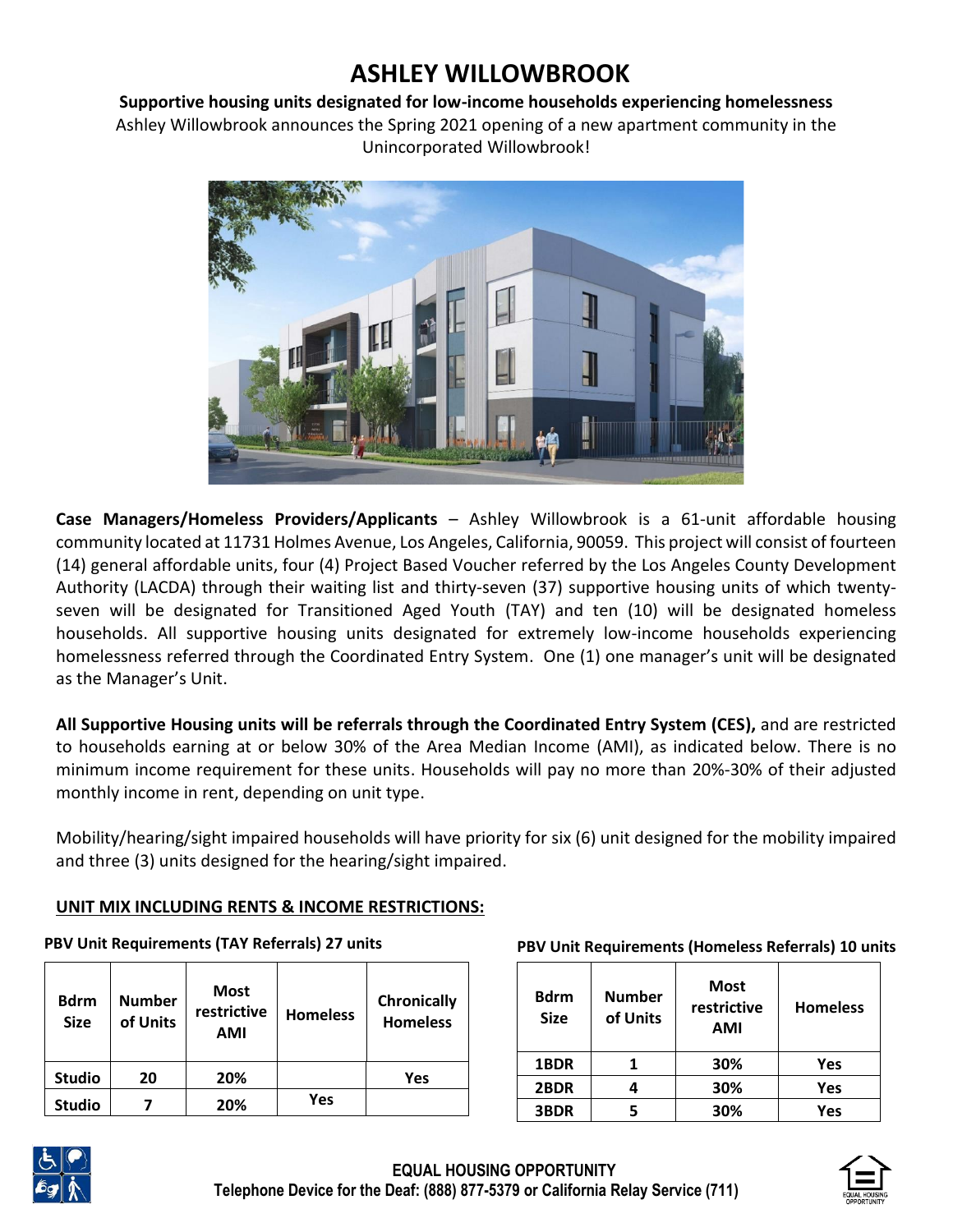Income is restricted in accordance with the Low-Income Housing Tax Credit (LIHTC) program and other regulatory agreements. Income limits subject to change. **All households must meet LACDA's eligibility requirements and occupancy standards.** 

| AMI | <b>Household Size</b> | <b>Income Limit</b> |
|-----|-----------------------|---------------------|
| 20% | 1                     | \$15,780            |
| 30% | 1                     | \$23,670            |
| 30% | 2                     | \$27,030            |
| 30% | 3                     | \$30,420            |
| 30% | 4                     | \$33,780            |
| 30% | 5                     | \$36,510            |
| 30% | 6                     | \$39,210            |
| 30% |                       | \$41,910            |

## **Current Income Limits Effective 04/01/2020 (Subject to change)**

## **HOW TO APPLY**

Coalition for Responsible Community Development (CRCD) and DHS will pull applicants from the Los Angeles County Coordinated Entry System (CES) system. To join the CES, please visit<http://ceslosangeles.weebly.com/> or visit the following locations:

| <b>San Gabriel Valley:</b> | <b>San Gabriel Valley:</b> | <b>Metro LA:</b>             | <b>Metro LA:</b>         |
|----------------------------|----------------------------|------------------------------|--------------------------|
|                            | Eastern Region-Pomona      |                              |                          |
| <b>VOA</b>                 | Homeless Outreach          | <b>Volunteers of America</b> | <b>Blesses Sacrament</b> |
| 4501 Santa Anita Ave       | 2040 N. Garey Ave          | 628 San Julian Street        | 6636 Selma Avenue        |
| El Monte, CA 91731         | Pomona, CA 91767           | Los Angeles, CA 90014        | Los Angeles, CA 90028    |
| (626) 442-4357             | (909) 593-4796             | (213) 624-4357               | (323) 462-6311           |
| <b>Metro LA:</b>           | <b>Metro LA:</b>           | <b>Metro LA:</b>             | <b>West LA:</b>          |
|                            |                            |                              |                          |
| <b>Exodus Recovery</b>     | Homeless Healthcare LA     | Downtown Women's             | Annenberg Access Center  |
| 1920 Marengo Street        | 2330 Beverly Blvd          | Center                       | 503 Olympic Blvd         |
| Los Angeles, CA 90033      | Los Angeles, CA 90057      | 442 S San Pedro St           | Santa Monica, CA 90401   |
| $(323)$ 221-2591           | (213) 744-0724             | Los Angeles, CA 90013        | $(310)$ 450-4050         |
|                            |                            | (213) 680-0600               |                          |
| <b>West LA:</b>            | <b>West LA:</b>            | East & South LA:             | East & South LA:         |
|                            |                            |                              |                          |
| St. Joseph Homeless Ctr    | VA Greater Los Angeles     | <b>Whittier First Day</b>    | <b>Our Housing Place</b> |
| 404 Lincoln Blvd           | Healthcare System          | 12426 Whittier Blyd          | <b>Solutions</b>         |
| Los Angeles, CA 90291      | 11301 Wilshire Blvd #402   | Whittier, CA 90602           | 16429 Bellflower Blvd    |
|                            | Los Angeles, CA 90073      | (562) 945-4304               | Bellflower, CA 90706     |
|                            | (310) 478-3711             |                              | (562) 804-2189           |
|                            |                            |                              |                          |





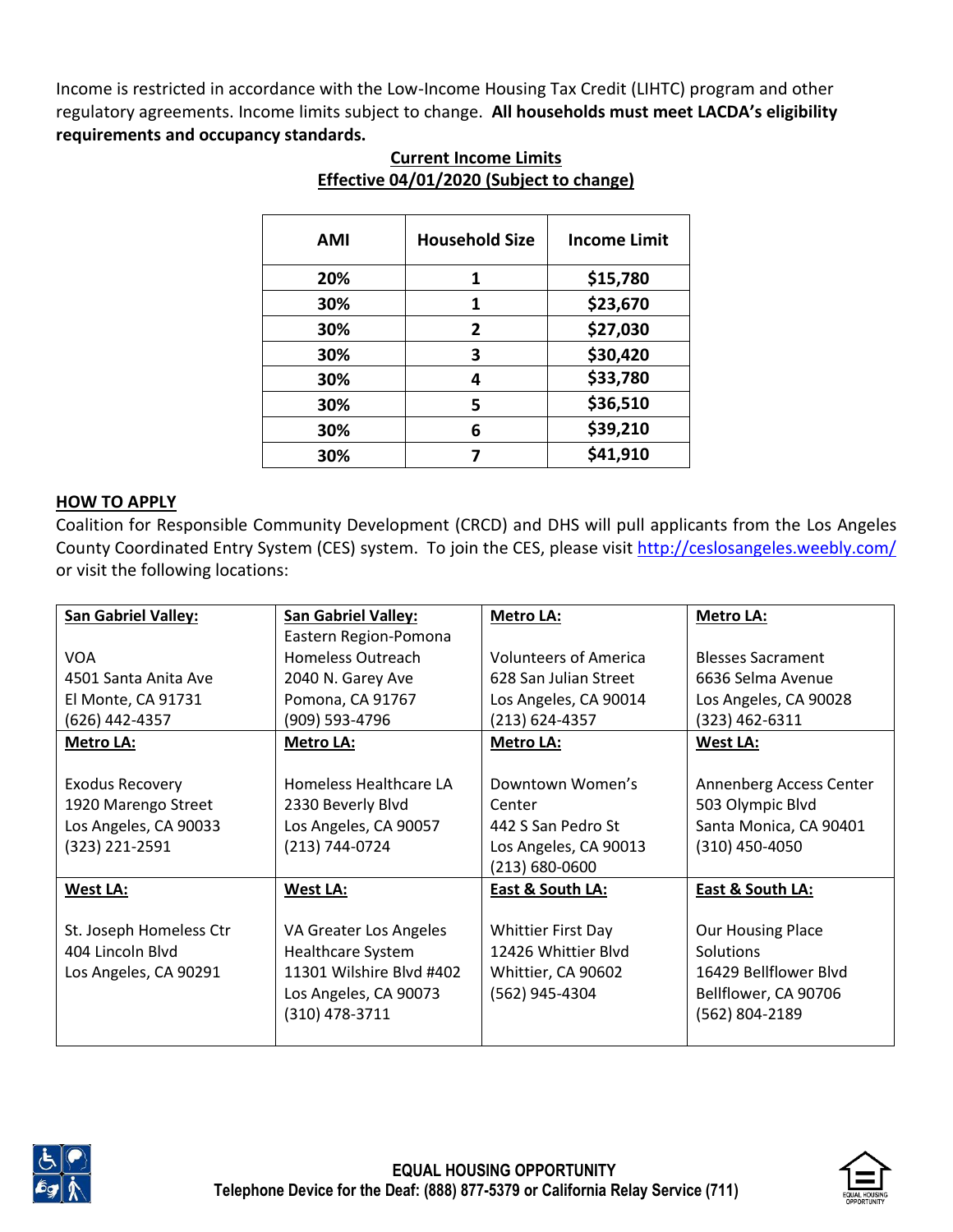| East & South LA:               | South Bay:                        | South Bay:                     | South Bay:                   |
|--------------------------------|-----------------------------------|--------------------------------|------------------------------|
|                                |                                   |                                |                              |
| Long Beach Multi Svc Ctr       | <b>Harbor Interfaith Services</b> | St. Margaret's Center          | <b>Mental Health America</b> |
| 1301 W 12 <sup>th</sup> Street | 670 W $9th$ Street                | 10217 Inglewood Ave            | 456 Elm Avenue               |
| Long Beach, CA 90813           | San Pedro, CA 90731               | Inglewood, CA 90304            | Long Beach, CA 90802         |
|                                | (310) 831-0603                    | (310) 672-2208                 | (562) 437-6717               |
| <b>Antelope Valley:</b>        | <b>South Region:</b>              | <b>North Region:</b>           | <b>South East/West:</b>      |
|                                | Cities: Compton, Florence,        | Cities: Crenshaw, West         | Cities: Lynwood,             |
| Diane Grooms                   | Rosewood, Willowbrook             | Adams                          | Paramount, Windsor Hills     |
| <b>AV Homeless Coalition</b>   |                                   |                                |                              |
| dvgrooms@gmail.com             | <b>Watts Labor Community</b>      | <b>Homeless Outreach</b>       | Southern California Health   |
|                                | <b>Action Committee</b>           | <b>Program Integrated Care</b> | and Rehabilitation           |
|                                | (WLCAC)                           | <b>System (HOPICS)</b>         | <b>Program (SCHARP)</b>      |
|                                | 958 E. 108 <sup>th</sup> St.      | 5715 S. Broadway               | 2620 Industry Way, Ste C     |
|                                | Los Angeles, CA 90059             | Los Angeles, CA 90037          | Lynwood, CA 90262            |
|                                | (323) 563-4721                    | (323) 948-0444 x 131           | (310) 537-9780               |

CES for Individuals - CES Survey or CES for Youth – Next Step Tool is a system of care for households experiencing homelessness that matches homeless youth, individuals and families to housing and non-housing resources (such as medical supports) based on the individual needs.

Supportive Housing units will be for direct referrals provided by the Los Angeles County Department of Health Services (DHS) or the Los Angeles County Department of Mental Health (DMH) from the CES and first assessed for eligibility by Coalition for Responsible Community Development (CRCD) and sent to management for tax credit and other eligibility requirements.

The ICMS service provider, CRCD, will provide assistance with the application process by providing guidance to applicants in completing and organizing the property's project-based voucher required documents.

**Households comprised of ALL full-time student members qualify only if they meet one of the exemptions as indicated in Section 42 of the Internal Revenue Code. Our complete Resident Selection Criteria is available at the Rental Office upon request.**





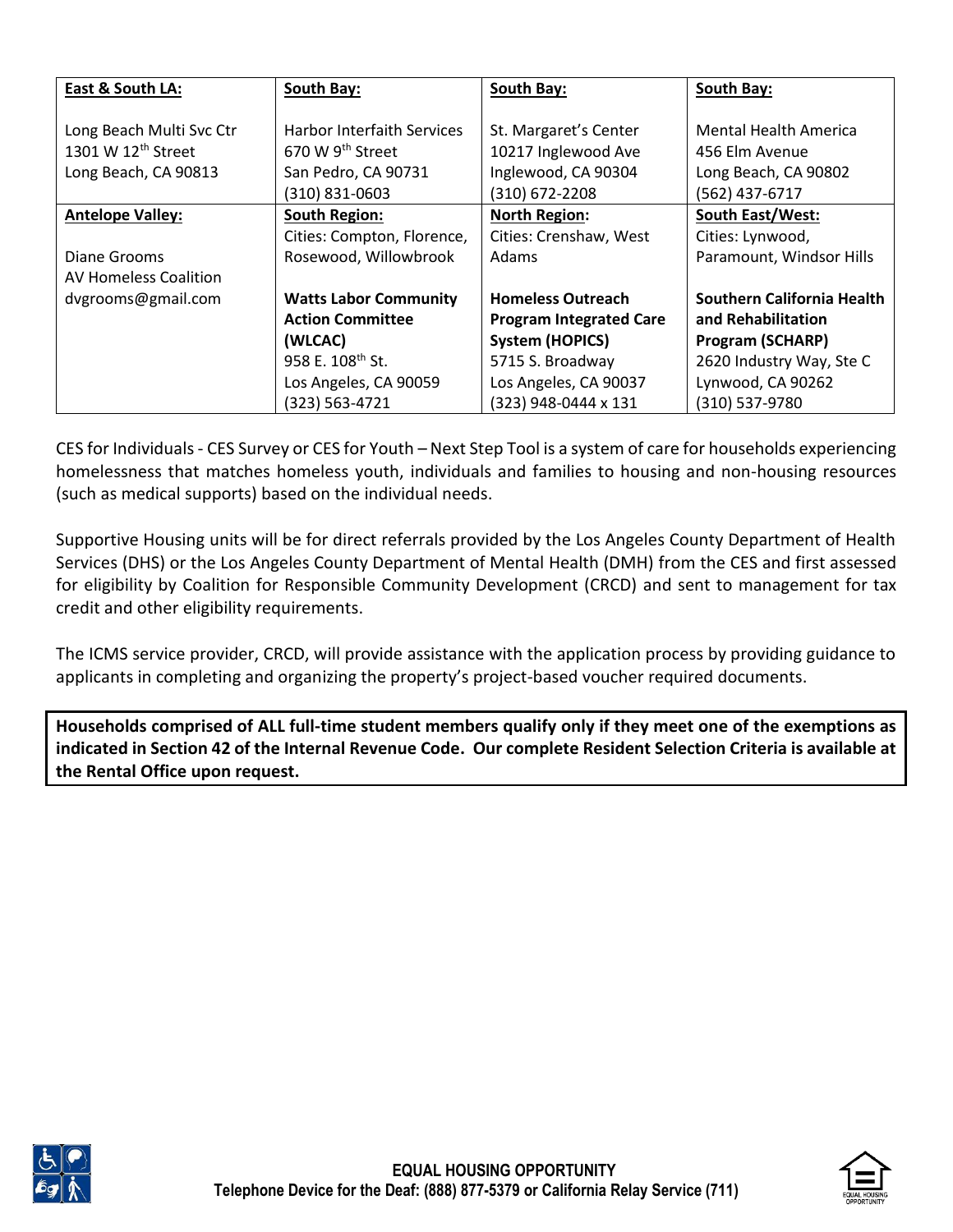## **Ashley Willowbrook APPLICATION PROCESS**

Although applications are processed in the order CRCD submits to management, apartments will be offered on a First-Qualified, First-Offered basis.

#### **Interview**

At your scheduled appointment, please come prepared with all requested supporting documents as outlined in the Application Checklist below. We will confirm the information supplied on your application and answer any concerns you may have. This interview normally takes approximately 45 minutes. All persons who will be living in the apartment, irrespective of their age, must participate in this interview. Your leasing associate must verify credit, criminal background check, rental history, and all sources of income and assets. Your patience and cooperation are appreciated.

## **Apartment Offer**

When all documents have been received, verified and approved, qualified applicants will be invited back to view the apartment that has been selected for them. Remember, you will only receive one offer of an apartment. If you decline that apartment, you will be considered to have withdrawn your application.

#### **Pets**

Pet (companion animal) policy will follow the Pet-Friendly Housing Ordinance Number 2020-0001 of the Los Angeles County Municipal Code, Division 3, Chapter 8.70 (Exhibit A). A pet deposit will be required unless consider a service animal.

## **Parking**

There are a limited number of resident spaces at Ashley Willowbrook. Parking is restricted to cars owned by tenants of Ashley Willowbrook. Accessible spaces are available.

## **What if I need changes in the way I communicate with you as a result of a disability?**

If as a result of a disability you need changes in the way we communicate with you, please contact us at 213- 787-2760.